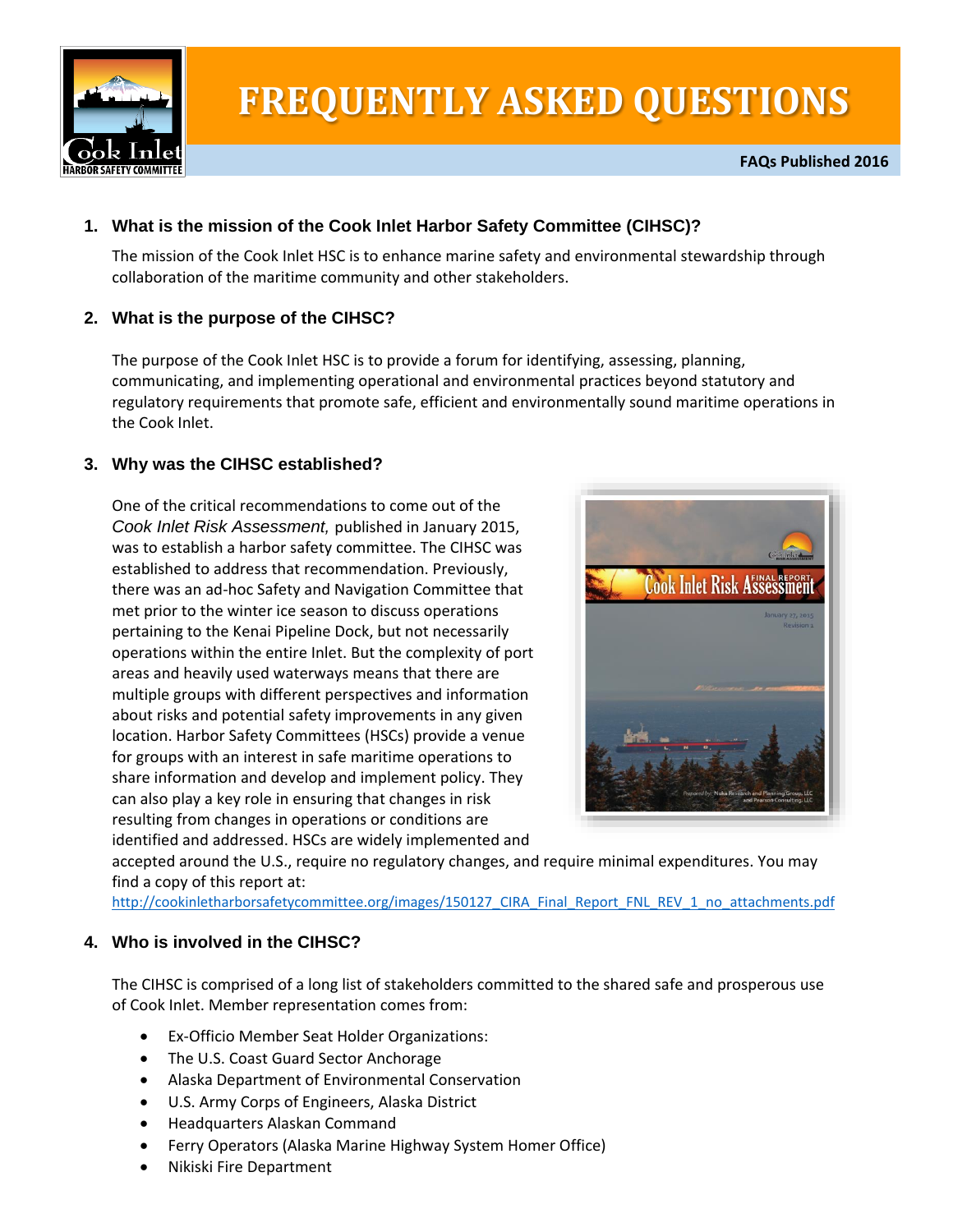- Voting Members Seats (Holder Organizations):
- Salvage Organizations (Global Offshore Divers)
- Response Organizations (CISPRI)
- Tug & Barge Operators (Cook Inlet Tug & Barge)
- Harbor Tug Operators (Harley Marine)
- Marine Oil terminal Operator (Tesoro)
- Offshore Oil Production Operators (Hilcorp)
- Liquefied Natural Gas Carrier Operators (BP Exploration)
- Tanker Operators (OSG)
- Environmental Organization (Cook Inlet Keeper)
- Ships Agents (Alaska Maritime Agencies)
- Dry Cargo Ship Operators (TOTE Maritime of Alaska)
- Cruise Ship Operators (Holland America/Princess)
- Recreational Boaters (Selected Industry Representative)
- Commercial Fishing Industry (Selected Industry Representative)
- Small Passenger Vessel Operators (Selected Industry Representative)
- **•** Southwest Alaska Pilots Association
- Cook Inlet Regional Citizens Advisory Council
- Port of Anchorage
- Port of Homer
- Port MacKenzie

#### **5. How is the CIHSC organized?**

The CIHSC has three organizational components: the Managing Board, the Harbor Safety Committee, and Work Groups.

The Managing Board consists of the following individuals:

- Two marine industry representatives from different sectors (to be selected for a three year
- term by the other members of the board)
- Representative from South West Alaska Pilots Associations (SWAPA)
- Director of Operations, Cook Inlet Regional Citizen's Advisory Council (CIRCAC)
- Chairman of the Cook Inlet Harbor Safety Committee

The Harbor Safety Committee (HSC) is the deliberative body, responsible for carrying out the mission of the organization. They provide the forum for discussion of issues related to matters of waterway safety and management and they establish appropriate best practices and Standards of Care for safe operations in the waterway. The HSC is responsible for the development and adoption of a Harbor Safety Plan for the Cook Inlet Waterway. A Chairman and Vice Chairman are appointed by the Managing Board for a two year term to lead the HSC.

Two standing work groups are established through this charter:

- Navigational Safety Work Group, chaired by a SWAPA Pilot
- Harbor Safety Plan Work Group, chaired by U.S. Coast Guard Sector Anchorage Waterways Management Chief

#### **6. Are there other work groups?**

Yes, at this time there are two others: